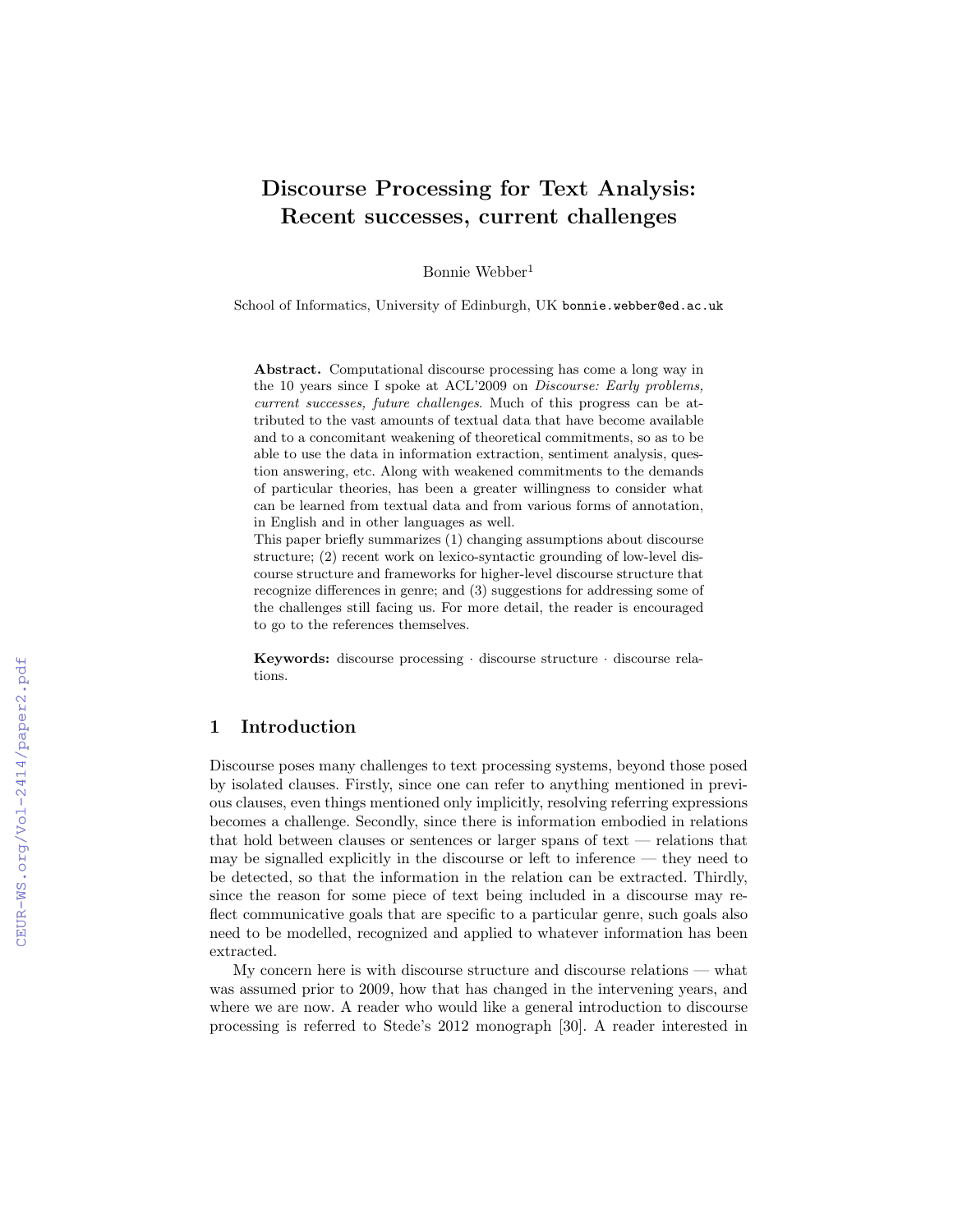discourse structure and its use in language technology prior to 2012 is referred to [35]. Finally, for examples illustrating points made in this brief paper, the reader is referred to the slides of this keynote available on the BIRNDL 2019 website.

# 2 Early assumptions about discourse and discourse processing

Two early computational assumption about discourse were (1) that it has a simple computational structure, specifiable in the form of a regular expression or context-free grammar (CFG), and (2) that that structure covered the entire text. This could be seen in McKeown's schemas [17], in work on topic segmentation of texts [3, 6, 11, 12, 15], in the tree-structured analyses that followed from Rhetorical Structure Theory (RST) [16] or from seeing a task as comprising a sequence of sub-tasks and a text describing how to carry it out as being similarly composed of a sequence of sub-texts [7]. In the resulting tree structure, the left-to-right order of the children of a non-terminal node would correspond to the temporal ordering of sub-tasks and immediate dominance between a parent and its children would correspond to sub-task inclusion. The text itself would correspond to simple top-down, L-R tree traversal.

These two assumptions were held so widely that any work on text structure that didn't conform to them was ignored. This was true of work by Sibun [28], which modelled spoken descriptions of complex structures such as house layouts as a linear traversal of a complex graph, which required both marking which nodes had already been visited (since they could be reached in multiple ways) and consulting a decision process when more than one node could be visited next. Although Sibun's view of text as a structure that systematically reflected the structure of the world was no different than Dale's, Sibun's work was ignored as not conforming to the view of discourse structure as a tree.

## 3 Issues at play since then

Subsequent to this early work, computational researchers began to acknowledge (1) that text structure varies with genre such that, for example, persuasive texts differ in structure from instructions, which both differ in structure from descriptive texts; and (2) that simplicity in text structure, whatever the genre, is just a useful simplification that will be violated when needed or else completely discarded. Instead, researchers have accepted different kinds of discourse structure and, adopting a more empirical perspective, have turned to looking at what provides evidence for discourse structure – in particular, lexico-syntactic evidence.

#### 3.1 Multiple kinds of discourse structure

The earliest claim to the existence of multiple kinds of discourse structure was made by Grosz and Sidner [10], who posited a linguistic structure (signalled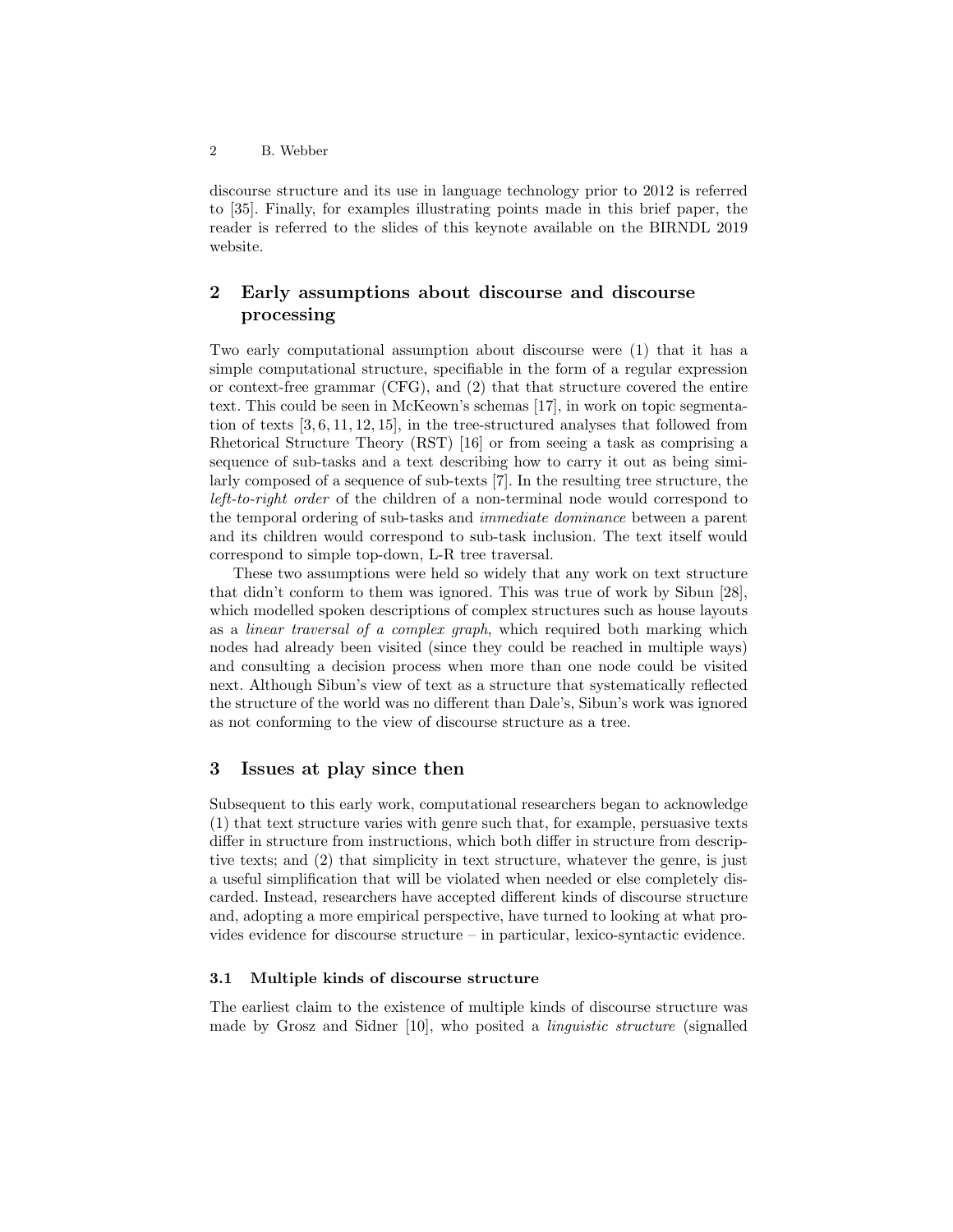by discourse cues), an intentional structure (modelling how the purpose of one segment contributed to that of another), and an attentional structure (in the form of a stack, reflecting its origin in tree structures for discourse).

While Grosz and Sidner were primarily focussed on accounting for and modelling intentional structure, Moore and Pollack [19] wanted to break out of the requirement in RST [16] of only one sense relation holding between any two (adjacent) discourse segments. This often forced annotators to choose either a relation between the information conveyed in consecutive elements of a coherent discourse (informational relations) or a relation reflecting the aim of discourse to effect changes in the mental state of the discourse participants, through a textual plan whose consecutive elements relate in terms of their roles in the plan (intentional relations). Instead, Moore and Pollack proposed one discourse structure that reflected informational relations between the elements, and a separate one that reflected intentional relations between those same elements. Importantly they pointed out that these structures may not be isomorphic, even though they cover the same text. This could mean that a text segment that was prominent in one structure could be less so in the other.

Genre is clearly at play in the structures proposed for discourse. While the texts considered by Moore and Pollack [19] were persuasive texts, Knott and his colleagues [14] aimed to generate descriptions of objects in museum displays that were appropriate in the context of other objects that had already been described to the visitor and other objects in the same display. Although subscribing to RST [16], Knott and his colleagues had to face the problem that the texts they were modelling violated RST's assumption that the spans linked by a discourse relation had to be adjacent, or if interrupted by another span, had to be linked to the initial span by a relation of the same type.

However, after noticing that all violations of this assumption involved RST's object-attribute elaboration relation (where one segment presents an object, and the next presents one of its attributes), Knott et al [14] proposed a hybrid structure for discourse, taking it to be structured as a sequence of RST trees (minus ELABORATION), supplemented by an entity-based model of focus structure. That is, these descriptive texts were structured as a sequence of RST trees. each of whose top nodes focussed on some entity that had been mentioned previously and was then further described in the rest of its tree-structured segment.

More recently, researchers concerned with argumentation such as Stede and his colleagues [31], Stab and Gurevych [29] and others have been exploring how argumentation structure can be grounded in an RST-based coherence structure. This is currently a very active area of research, so links between other forms of discourse and dialogue structures are being explored as well.

#### 3.2 Empirical bases for discourse structure

In the early 90s, researchers were exploring the idea that sentence-level syntactic structure was projected from structures associated with lexical items. This was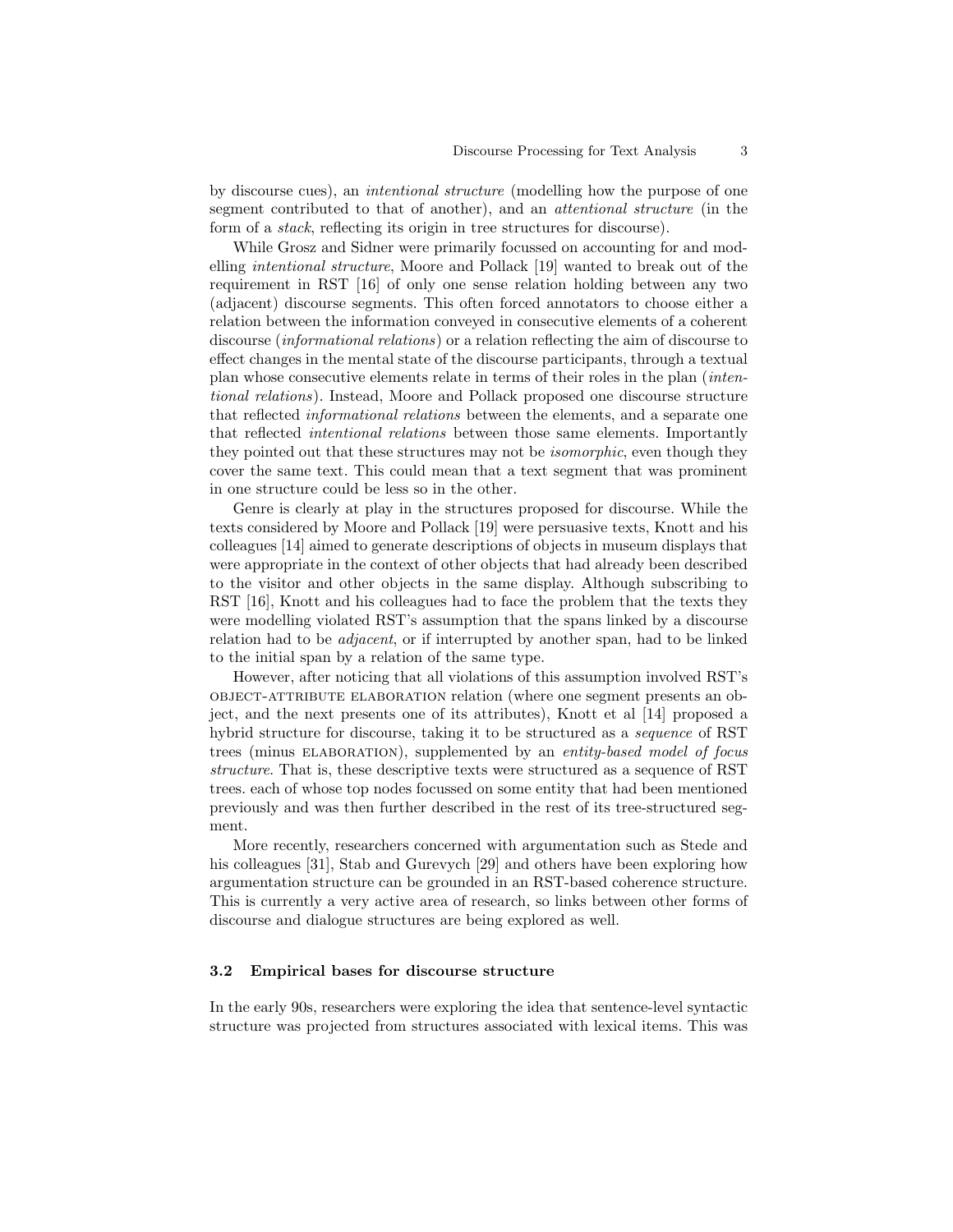4 B. Webber

true of both lexicalized Tree-Adjoining Grammar [37] and Combinatory Categorial Grammar [33]. This encouraged researchers to ask whether the same could hold of discourse and to build corpora based on the notion that low-level discourse structure was signalled either by explicit lexico-syntactic phrases or constructions or by adjacency that would leading readers to infer a relation between the adjacent units [1, 2, 20–22, 36, 39–43]. This in turn led to researchers developing lexicons of discourse connectives such as [8, 18, 26, 32] and even a reannotation of the RST Corpus to identify the likely linguistic signals for the annotated relations [9].

### 4 Current challenges

To my mind, there are at least two areas in which initial efforts require more investment, in order to see a pay-off: (1) More general acceptance of segments contributing their semantics and pragmatics to multiple discourse relations; and (2) exploring the stance/sentiment associated with discourse connectives and discourse relations, so as to more accurately describe speakers' and writers' attitudes towards their subjects.

With respect to segments simultaneously linked by multiple sense relations, despite there being only one (or possibly even no) explicit discourse connective between them, evidence comes both from experiments using crowdsourcing [23– 25] and from corpus annotation [22, 36]. Other evidence comes from cross-lingual parallel texts, which often differ in their signalling of discourse relations [27].

With respect to exploring the stance/sentiment associated with discourse connectives and discourse relations, there are some obvious examples, such as the preposition thanks to. While it clearly indicates that one clause is seen as the Reason for the other clause holding, as in

Operations are running smoothly thanks to decentralizing the company's computer system before the quake

thanks to also indicates the speaker's positive attitude to what is expressed in the latter clause, which would not be evident if the phrase as result of had been used instead.

Another example is the connective *but then* (also phrased *but then again*). While it signals a CONCESSION relation, with one clause denying an expectation raised by the conceded clause, as in

To many, it was a ceremony more befitting a king than a rural judge seated in the isolated foothills of the southern Allegheny Mountains. But then Judge O'Kicki often behaved like a man who would be king – and, some say, an arrogant and abusive one.

but then (again) also indicates that the speaker's attitude that the listener shouldn't be surprised.

While papers have been written about the contribution of discourse relations to the expression of sentiment (e.g,  $[4, 5, 13, 34]$ , this should be complemented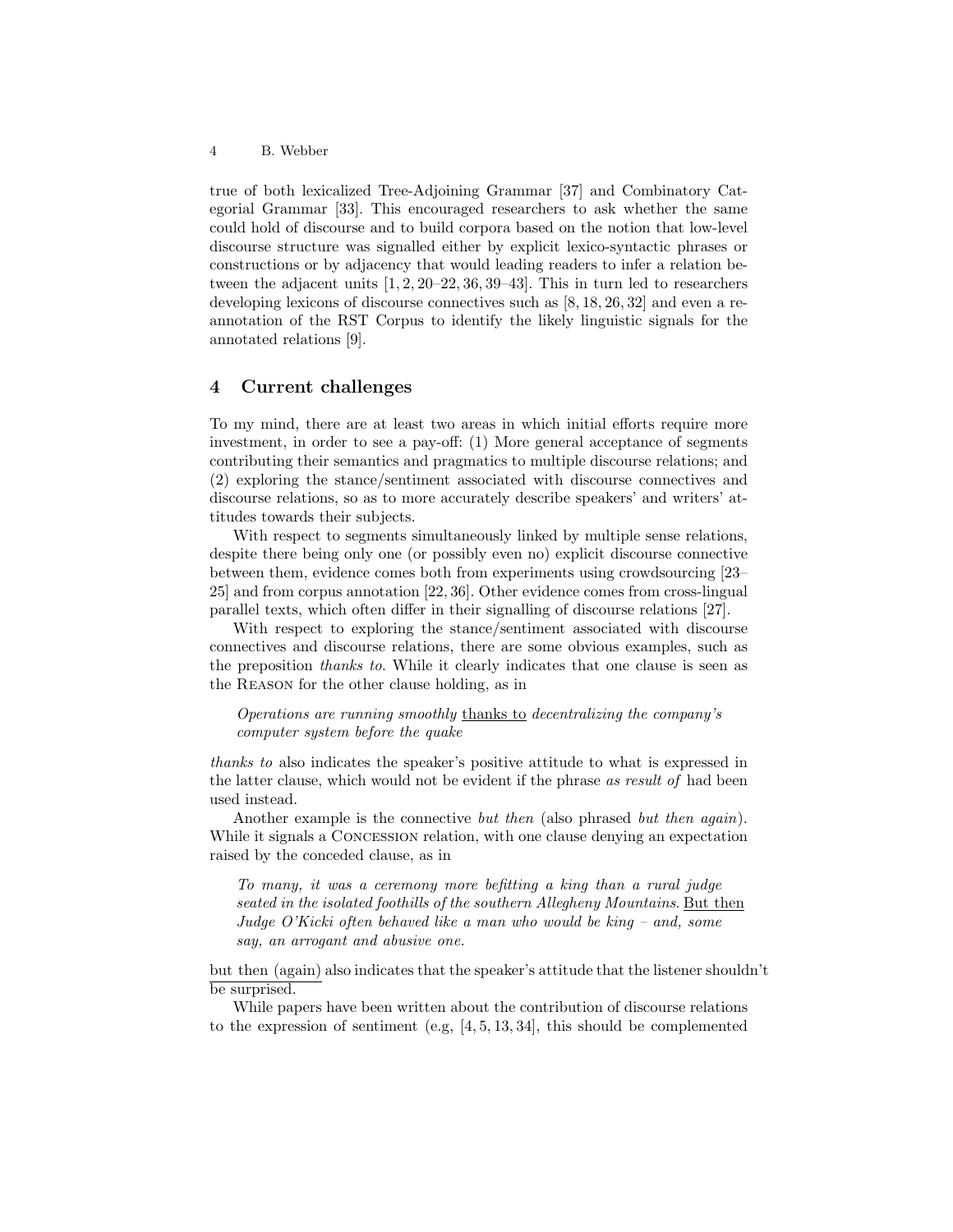by aggregating descriptions of the range of sentiments (stances) conveyed by discourse connectives and in discourse relations across multiple languages.

With the appearance of new discourse annotated corpora such as the TED-MDB [41] and the expanded Penn Discourse TreeBank [36] and with new discourserelated Shared Tasks [38], discourse-based information should become more integral to Natural Language Processing and hence more available for use by any technologies such as Information Retrieval and Question Answering that use and thereby add value to text.

#### References

- 1. Al-Saif, A., Markert, K.: The Leeds Arabic Discourse Treebank: Annotating discourse connectives for Arabic. In: Proceedings, 7th International Conference on Language Resources and Evaluation (LREC 2010) (2010)
- 2. Al-Saif, A., Markert, K.: Modelling discourse relations for Arabic. In: Proceedings, Empirical Methods in Natural Language Processing. pp. 736–747 (2011)
- 3. Barzilay, R., Lee, L.: Catching the Drift: Probabilistic content models, with applications to generation and summarization. In: Proceedings of the 2nd Human Language Technology Conference and Annual Meeting of the North American Chapter, Association for Computational Linguistics. pp. 113–120 (2004)
- 4. Bhatia, P., Ji, Y., Eisenstein, J.: Better document-level sentiment analysis from rst discourse parsing. In: Proceedings, Empirical Methods in Natural Language Processing (EMNLP). pp. 2212–2218 (2015)
- 5. Chardon, B., Benamara, F., Mathieu, Y., Popescu, V., Asher, N.: Measuring the effect of discourse structure on sentiment analysis. In: Proceedings,  $14^{th}$  International Conference on Intelligent Text Processing and Computational Linguistics (CICLing 2013) (2013)
- 6. Chung, G.: Sentence retrieval for abstracts of randomized controlled trials. BMC Medical Informatics and Decision Making 10(9) (February 2009)
- 7. Dale, R.: Generating Referring Expressions. MIT Press, Cambridge MA (1992)
- 8. Das, D., Scheffler, T., Bourgonje, P., Stede, M.: Constructing a lexicon of english discourse connectives. In: Proceedings of the  $56<sup>th</sup>$  Annual Meeting of the ACL (August 2018)
- 9. Das, D., Taboada, M.: Rst signalling corpus: a corpus of signals of coherence relations. Language Resources and Evaluation 52, 149–184 (2018)
- 10. Grosz, B., Sidner, C.: Attention, intention and the structure of discourse. Computational Linguistics  $12(3)$ , 175–204 (1986)
- 11. Hearst, M.: TextTiling: Segmenting text into multi-paragraph subtopic passages. Computational Linguistics  $23(1)$ , 33–64 (1997)
- 12. Hirohata, K., Okazaki, N., Ananiadou, S., Ishizuka, M.: Identifying sections in scientific abstracts using conditional random fields. In: Proceedings of the  $3^{rd}$  International Joint Conference on Natural Language Processing. pp. 381–388 (2008)
- 13. Ji, Y., Smith, N.: Neural discourse structure for text categorization. In: Proceedings, Association for Computational Linguistics (ACL). pp. 996–1005 (2017)
- 14. Knott, A., Oberlander, J., O'Donnell, M., Mellish, C.: Beyond elaboration: The interaction of relations and focus in coherent text. In: Sanders, T., Schilperoord, J., Spooren, W. (eds.) Text Representation:Linguistic and psycholinguistic aspects, pp. 181–196. John Benjamins Publishing (2001)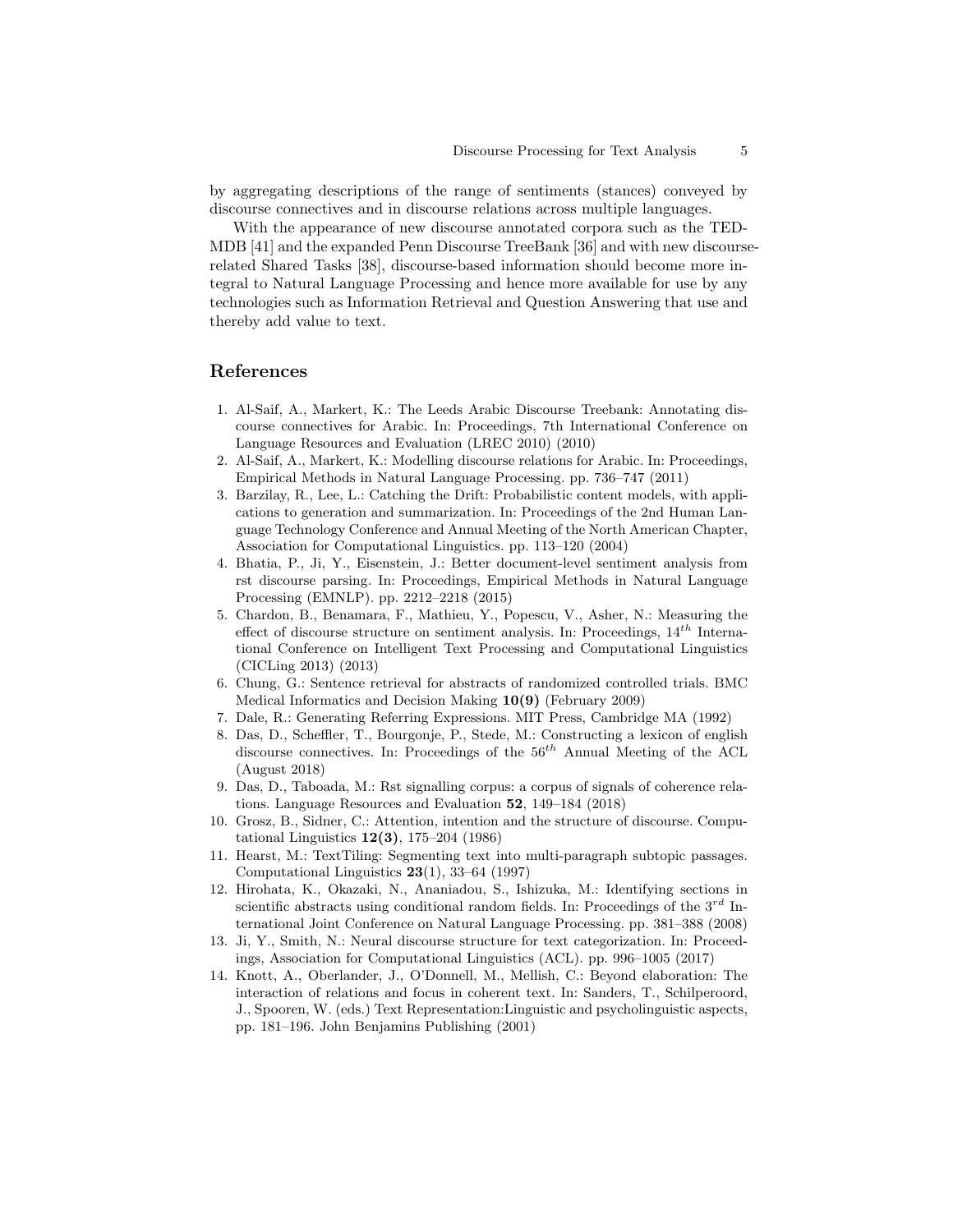- 6 B. Webber
- 15. Malioutov, I., Barzilay, R.: Minimum cut model for spoken lecture segmentation. In: Proceedings of the 21st International Conference on Computational Linguistics and the 44th annual meeting of the Association for Computational Linguistics (2006)
- 16. Mann, W., Thompson, S.: Rhetorical Structure Theory: Toward a functional theory of text organization. Text 8(3), 243–281 (1988)
- 17. McKeown, K.: Text Generation: Using Discourse Strategies and Focus Constraints to Generate Natural Language Texts. Cambridge University Press, Cambridge, England (1985)
- 18. Mírovský, J., Synková, P., Rysová, M., Polílová, L.: Czedlex: A lexicon of czech discourse connectives. In: Prague Bulletin of Mathematical Linguistics. vol. 109, pp. 61–91 (2017)
- 19. Moore, J., Pollack, M.: A problem for RST: The need for multi-level discouse analysis. Computational Linguistics  $18(4)$ , 537–544 (1992)
- 20. Oza, U., Prasad, R., Kolachina, S., Sharma, D.M., Joshi, A.: The hindi discourse relation bank. In: Proc.  $3^{rd}$  ACL Language Annotation Workshop (LAW III). Singapore (August 2009)
- 21. Prasad, R., Dinesh, N., Lee, A., Miltsakaki, E., Robaldo, L., Joshi, A., Webber, B.: The Penn Discourse TreeBank 2.0. In: Proceedings, 6th International Conference on Language Resources and Evaluation. pp. 2961–2968. Marrakech, Morocco (2008)
- 22. Prasad, R., Webber, B., Joshi, A.: Reflections on the Penn Discourse Treebank, comparable corpora and complementary annotation. Computational Linguistics 40(4), 921–950 (2014)
- 23. Rohde, H., Dickinson, A., Schneider, N., Clark, C., Louis, A., Webber, B.: Filling in the blanks in understanding discourse adverbials: Consistency, conflict, and context-dependence in a crowdsourced elicitation task. In: Proceedings of the Tenth Linguistic Annotation Workshop (LAW-X. pp. 49–58. Berlin (2016), http://www.aclweb.org/anthology/W16-1707
- 24. Rohde, H., Dickinson, A., Schneider, N., Clark, C., Louis, A., Webber, B.: Exploring substitutability through discourse adverbials and multiple judgments. In: Proceedings, 12th International Conference on Computational Semantics (IWCS 2017). Montpellier, France (2017)
- 25. Rohde, H., Johnson, A., Schneider, N., Webber, B.: Discourse coherence: Concurrent explicit and implicit relations. In: Proceedings of the  $56<sup>th</sup>$  Annual Meeting of the ACL (August 2018)
- 26. Roze, C., Danlos, L., Muller, P.: Lexconn: A french lexicon of discourse connectives. Discours 10 (2012)
- 27. Shi, W., Yung, F., Demberg, V.: Acquiring annotated data with cross-lingual explicitation for implicit discourse relation classification. In: Proceedings, Workshop on Discourse Relation Parsing and Treebanking (DISRPT) (2019)
- 28. Sibun, P.: Generating text without trees. Computational Intelligence 8(1), 102–122 (1992)
- 29. Stab, C., Gurevych, I.: Parsing argumentation structures in persuasive essays. Computational Linguistics 43, 619–659 (2017)
- 30. Stede, M.: Discourse Processing. Morgan & Claypool Publishers (2012)
- 31. Stede, M., Afantenos, S., Peldszus, A., Asher, N., Perret, J.: Parallel discourse annotations on a corpus of short texts. In: Proceedings of the 10th International Conference on Language Resources and Evaluation (LREC) (2016)
- 32. Stede, M., Umbach, C.: Dimlex: A lexicon of discourse markers for text generation and understanding. In: Proceedings,  $36^{th}$  Annual Meeting of the ACL (1998)